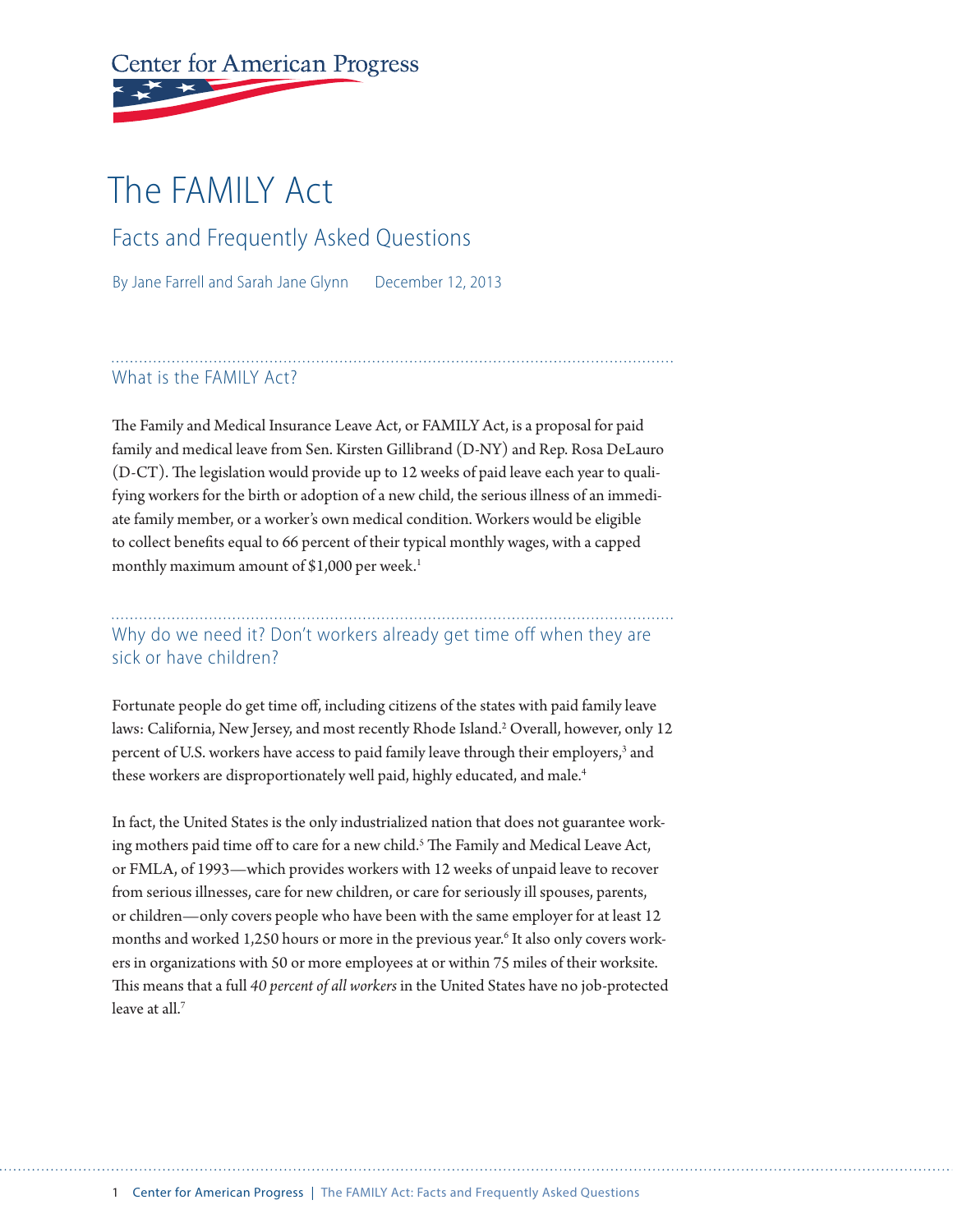Will guaranteed paid leave for everyone just become another expensive entitlement?

Paid leave is not an entitlement—it's an earned benefit. As is the case with Social Security, workers must have been employed and must have paid into the system in order to collect benefits.<sup>8</sup>

It is also affordable: Employees and employers would each make contributions of just 0.2 percent of wages, or two cents for every \$10 earned. This will amount to an average contribution of approximately \$2 per week per worker from a worker's paycheck.<sup>9</sup>

- Similar to Social Security taxes, wages are only taxed up to a cap of \$113,700, so the maximum contribution for a high-wage earner would be only \$227.40 per year.<sup>10</sup>
- When paid family leave was similarly implemented in California by expanding the existing State Disability Insurance, or SDI, system, two-thirds of workers did not even notice a change in their paychecks.<sup>11</sup>

What *is* expensive is when individual workers have to foot the whole bill if they need to take time off to care for themselves or their loved ones.

- If the average worker were to take 12 weeks of unpaid leave, it would cost his or her family  $$9,316$  in lost wages.<sup>12</sup>
- Not surprisingly, when polled in fall 2012, three out of four voters said that they and their families "would be likely to face significant financial hardships" in the event that they fell seriously ill, had to care for an ill family member, or had a child.<sup>13</sup>

This sort of economic insecurity is destructive not only for individual households, but also for society at large. Supporting families through paid leave, on the other hand, has proven to have widespread social and economic benefits:

- Women with access to paid family leave are more likely to stay in the workforce and off of public assistance.14
- Families with access to paid family and medical leave are less likely to declare bankruptcy.<sup>15</sup>
- Children whose parents have paid family leave have better long-term health.<sup>16</sup>
- Parents' time at home with infants in the first year of life can have long-lasting effects on their children's future academic performance and help build a better, more able workforce.<sup>17</sup>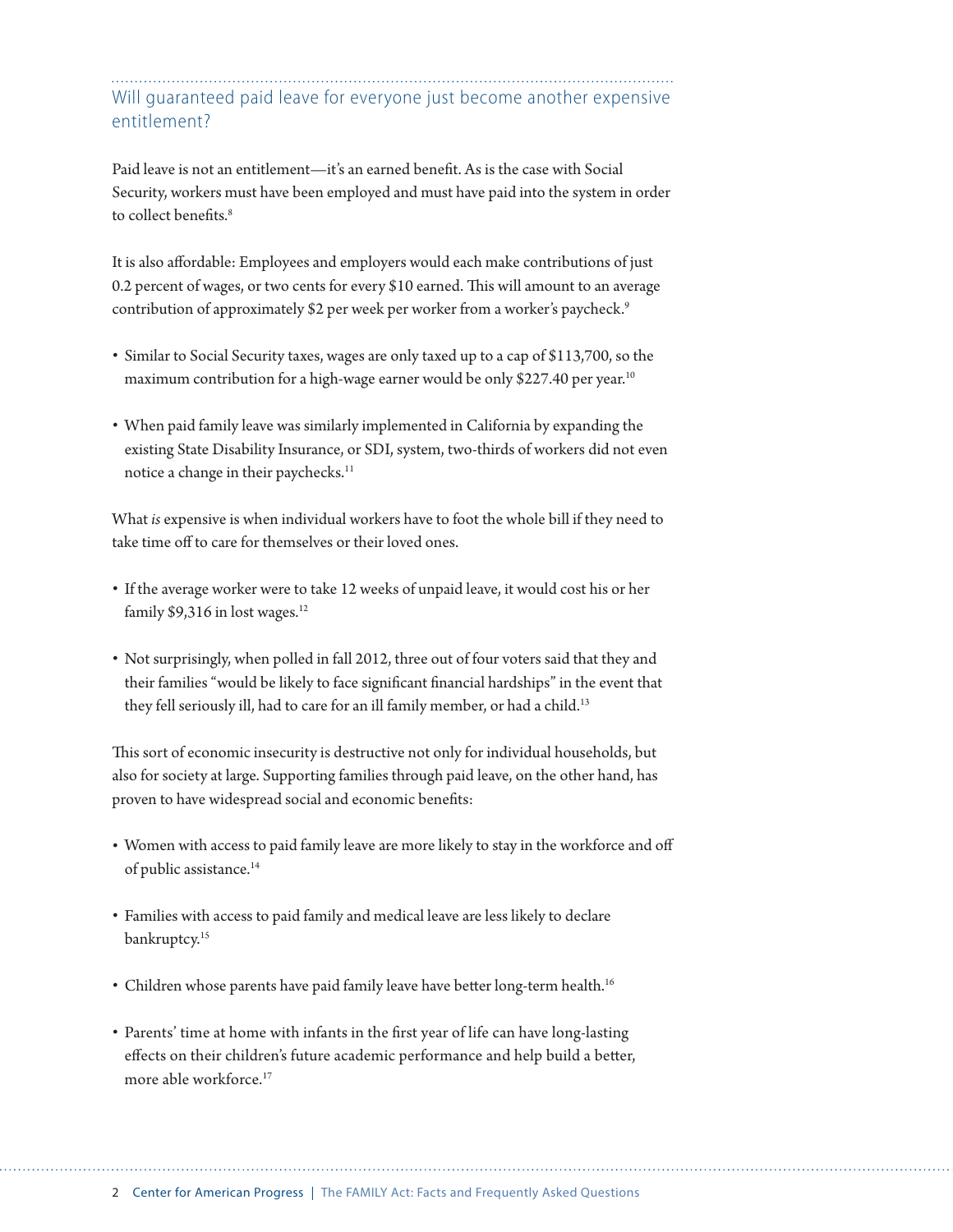Will a national system of paid family leave require a huge new bureaucracy?

Not at all. The FAMILY Act would create an independent trust fund within the Social Security Administration to collect fees and provide benefits. In other words, the system is already set up and can be expanded efficiently.

### Can this legislation pass in our current divided Congress?

It could, if members of Congress listen to their constituents:

- Among voters, there is broad-based bipartisan support for paid family and medical leave.<sup>18</sup>
	- In a National Partnership for Women & Families poll, nearly 90 percent of voters surveyed said it was important for leaders to consider new legislation such as paid family and medical leave insurance to help keep families financially secure. Two out of three considered it "very important."19
- Small businesses also support paid family leave.
	- In a Small Business Majority poll, more small businesses—45 percent—supported than opposed—41 percent—publicly administered family and medical leave insurance pools with payroll contributions by employees and employers.<sup>20</sup> Fifty-one percent of those business owners identified as Republican, 34 percent as Democrat, and 13 percent as independent.<sup>21</sup>

Employers have seen that paid family and medical leave insurance makes good business sense.

- In 2009 and 2010, Eileen Appelbaum and Ruth Milkman from the Center for Economic and Policy Research and the Center for Women and Work at Rutgers University surveyed 253 employers to gauge the effects of California's paid family leave policy since its enactment in 2004. While this state program is different from the proposed federal legislation insofar as it provides more time for disability leave but less time for family leave, they found:
	- 87 percent of employers surveyed noted that family leave did not result in any cost increases, and about 9 percent of employers noted that the program had generated cost savings due to coordination of their own benefits with the family leave program and reduced employee turnover.<sup>22</sup>
	- Employers found that family leave insurance could generate cost savings, because it could be coordinated with employer-provided benefits and reduce employeeturnover costs.<sup>23</sup>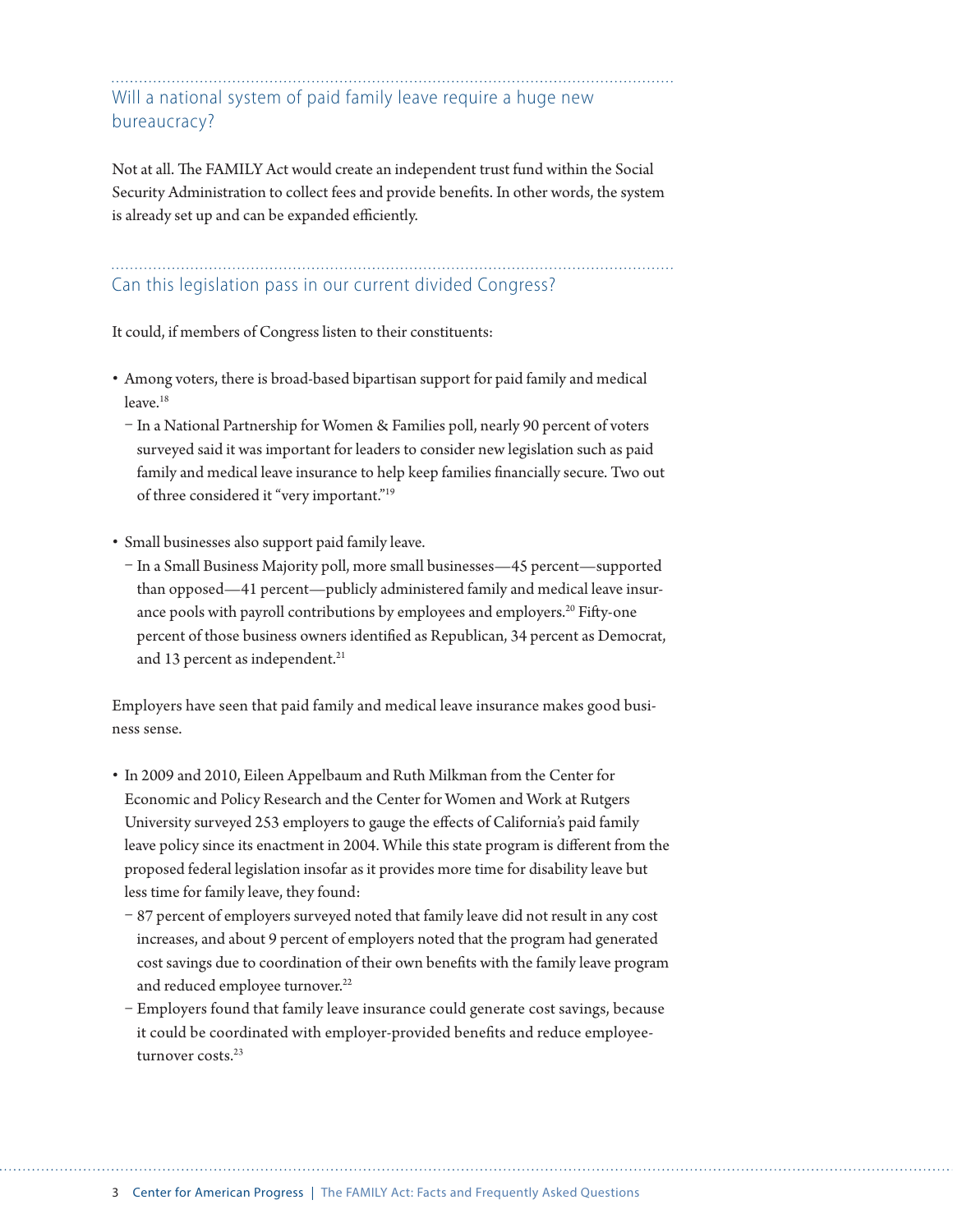- Nearly all employers reported that paid family leave had either a "positive effect" or "no noticeable effect" on productivity at 89 percent; on profitability/performance at 91 percent; on turnover at 96 percent; and on employee morale at 99 percent. It also found that small businesses were even less likely than larger ones to report negative effects.
- 91 percent said "no" when asked if they were aware of any instances in which employees abused the state paid family leave program.<sup>24</sup>

According to Herb Greenberg, founder and CEO of Caliper, a human resources consulting firm in New Jersey, which passed its own paid family leave insurance program in 2008:

*Family Leave Insurance … has been a huge positive for Caliper. When you think about the cost of individuals leaving, the cost of seeking new employees, the cost of maybe hiring the wrong person, training them, etc., and you compare that to the pennies that Family Leave costs you—there is just no comparison in terms of the pure balance sheet.*25